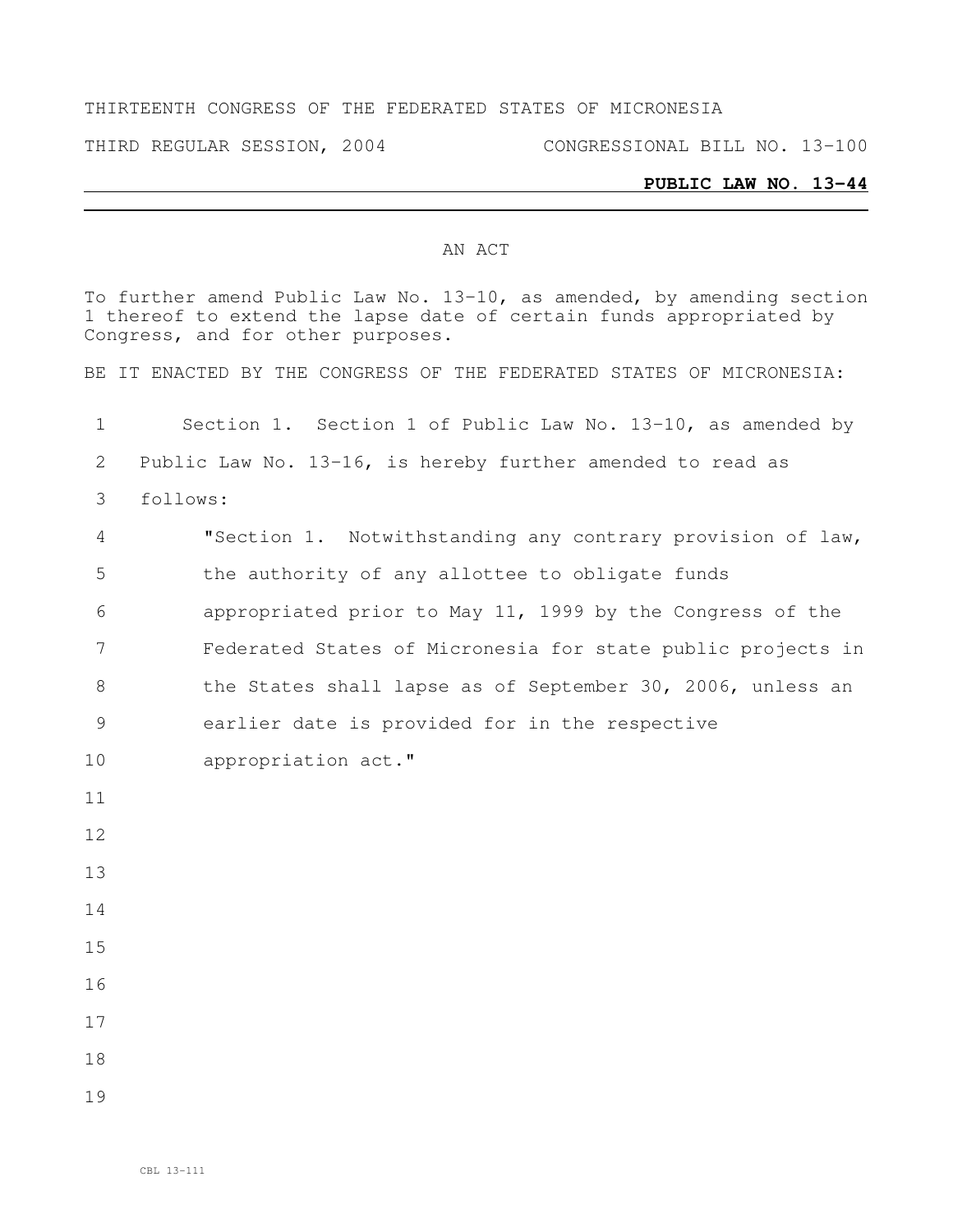# **PUBLIC LAW NO. 13-44**

| $\mathbf 1$    |                                                             |
|----------------|-------------------------------------------------------------|
| $\mathbf{2}$   | Section 2. This act shall become law upon approval by the   |
| 3              | President of the Federated States of Micronesia or upon its |
| 4              | becoming law without such approval.                         |
| 5              |                                                             |
| $6\,$          |                                                             |
| $\overline{7}$ |                                                             |
| $\,8\,$        | July 5, 2004                                                |
| $\mathcal{G}$  |                                                             |
| 10             |                                                             |
| 11             |                                                             |
| 12             |                                                             |
| 13             | /s/ Joseph J. Urusemal<br>Joseph J. Urusemal                |
| 14             | President<br>Federated States of Micronesia                 |
| 15             |                                                             |
| 16             |                                                             |
| 17             |                                                             |
| 18             |                                                             |
| 19             |                                                             |
| 20             |                                                             |
| 21             |                                                             |
| 22             |                                                             |
| 23             |                                                             |
| 24             |                                                             |
| 25             |                                                             |